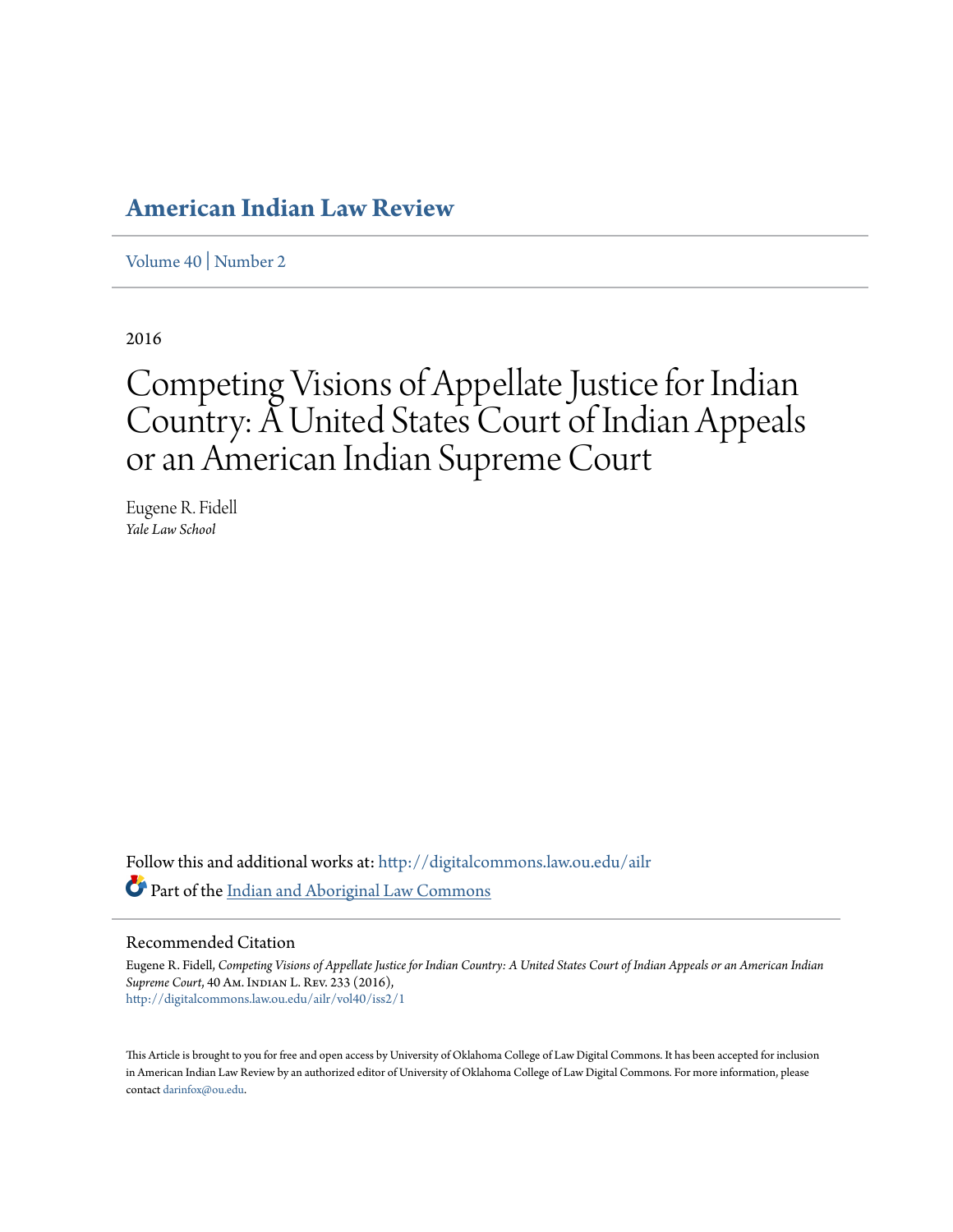# **COMPETING VISIONS OF APPELLATE JUSTICE FOR INDIAN COUNTRY: A UNITED STATES COURT OF INDIAN APPEALS OR AN AMERICAN INDIAN SUPREME COURT**

*Eugene R. Fidell[\\*](#page-1-0)*

#### *Introduction*

In 2013 I proposed the establishment by federally recognized tribes of an opt-in American Indian Supreme Court that would review decisions of tribal courts.<sup>[1](#page-1-1)</sup> After that article went to press, the congressionally created<sup>[2](#page-1-2)</sup> Indian Law and Order Commission (ILOC)<sup>[3](#page-1-3)</sup> released an important report, *A Roadmap for Making Native America Safer*. [4](#page-1-4) Because the ILOC Roadmap offers a markedly different suggestion for a new court, a postscript to my article seems in order. I have also had a few further thoughts unrelated to the Roadmap that may shed additional light on aspects of the American Indian Supreme Court proposal. Part I of this article will comment on the court suggested by ILOC, referred to here as the Roadmap Circuit. Parts II and III will elaborate on the potential scope of federal question jurisdiction that an American Indian Supreme Court, which would be fundamentally different from the Roadmap Circuit, might enjoy, and the permissibility and political feasibility of subjecting an American Indian Supreme Court's decisions on federal questions to review by the Supreme Court of the United States.

<u>.</u>

<span id="page-1-0"></span> <sup>\*</sup> Senior Research Scholar in Law and Florence Rogatz Visiting Lecturer in Law, Yale Law School.

<span id="page-1-1"></span> <sup>1.</sup> Eugene R. Fidell, *An American Indian Supreme Court*, 2 AM. INDIAN L.J. 1, 13-14 (2013), http://www.law.seattleu.edu/Documents/ailj/Fall%202013/Fidell-Final.pdf.

<span id="page-1-2"></span> <sup>2. 25</sup> U.S.C. § 2812 (2012); Tribal Law and Order Act of 2010, Pub. L. No. 111-211, § 235, 124 Stat. 2258, 2282-86; Violence Against Women Reauthorization Act of 2013, Pub. L. No. 113-4, § 909(a), 127 Stat. 54, 126.

<span id="page-1-3"></span> <sup>3.</sup> *Indian Law and Order Commission*, UCLA AM. INDIAN STUDIES CTR., http://www. aisc.ucla.edu/iloc/ (last visited Apr. 9, 2016).

<span id="page-1-4"></span> <sup>4.</sup> *See generally* INDIAN LAW & ORDER COMM'N, A ROADMAP FOR MAKING NATIVE AMERICA SAFER: REPORT TO THE PRESIDENT & CONGRESS OF THE UNITED STATES (Nov. 2013), http://www.aisc.ucla.edu/iloc/report/files/A\_Roadmap\_For\_Making\_Native\_America\_Safer-Full.pdf [hereinafter ROADMAP].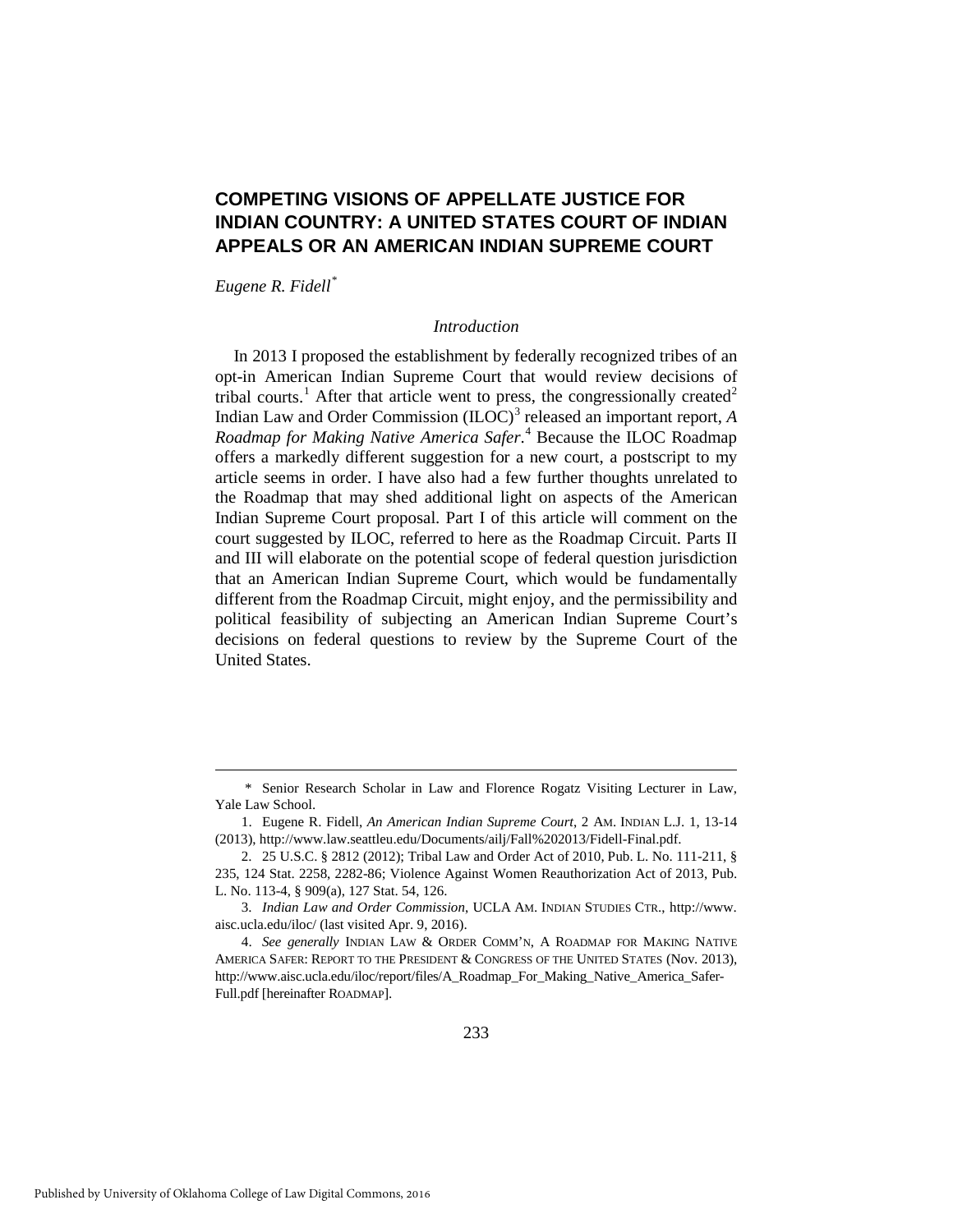#### *I. The Proposed Roadmap Circuit*

The ILOC commissioners made the following dramatic recommendations, among others:

**1.1**: *Congress should clarify that any Tribe that so chooses can opt out immediately, fully or partially, of Federal Indian country criminal jurisdiction and/or congressionally authorized State jurisdiction, except for Federal laws of general application. Upon a Tribe's exercise of opting out, Congress would immediately recognize the Tribe's inherent criminal jurisdiction over all persons within the exterior boundaries of the Tribe's lands as defined in the Federal Indian Country Act. This recognition, however, would be based on the understanding that the Tribal government must also immediately afford all individuals charged with a crime with civil rights protections equivalent to those guaranteed by the U.S. Constitution, subject to full Federal judicial appellate review as described below, following exhaustion of Tribal remedies, in addition to the continued availability of Federal habeas corpus remedies.*

**1.2**: *To implement Tribes' opt-out authority, Congress should establish a new Federal circuit court, the United States Court of Indian Appeals. This would be a full Federal appellate court as authorized by Article III of the U.S. Constitution, on par with any of the existing circuits, to hear all appeals relating to alleged violations of the 4th, 5th, 6th, and 8th Amendments of the U.S. Constitution by Tribal courts; to interpret Federal law related to criminal cases arising in Indian country throughout the United States; to hear and resolve Federal questions involving the jurisdiction of Tribal courts; and to address Federal habeas corpus petitions. Specialized circuit courts, such as the U.S. Court of Appeals for the Federal Circuit, which hears matters involving intellectual property rights protection, have proven to be cost effective and provide a successful precedent for the approach that the Commission recommends. A U.S. Court of Indian Appeals is needed because it would establish a more consistent, uniform, and predictable body of case law dealing with civil rights issues and matters of Federal law interpretation arising in Indian country. Before appealing to this new circuit court, all defendants would first be required to exhaust remedies in Tribal courts pursuant to the current*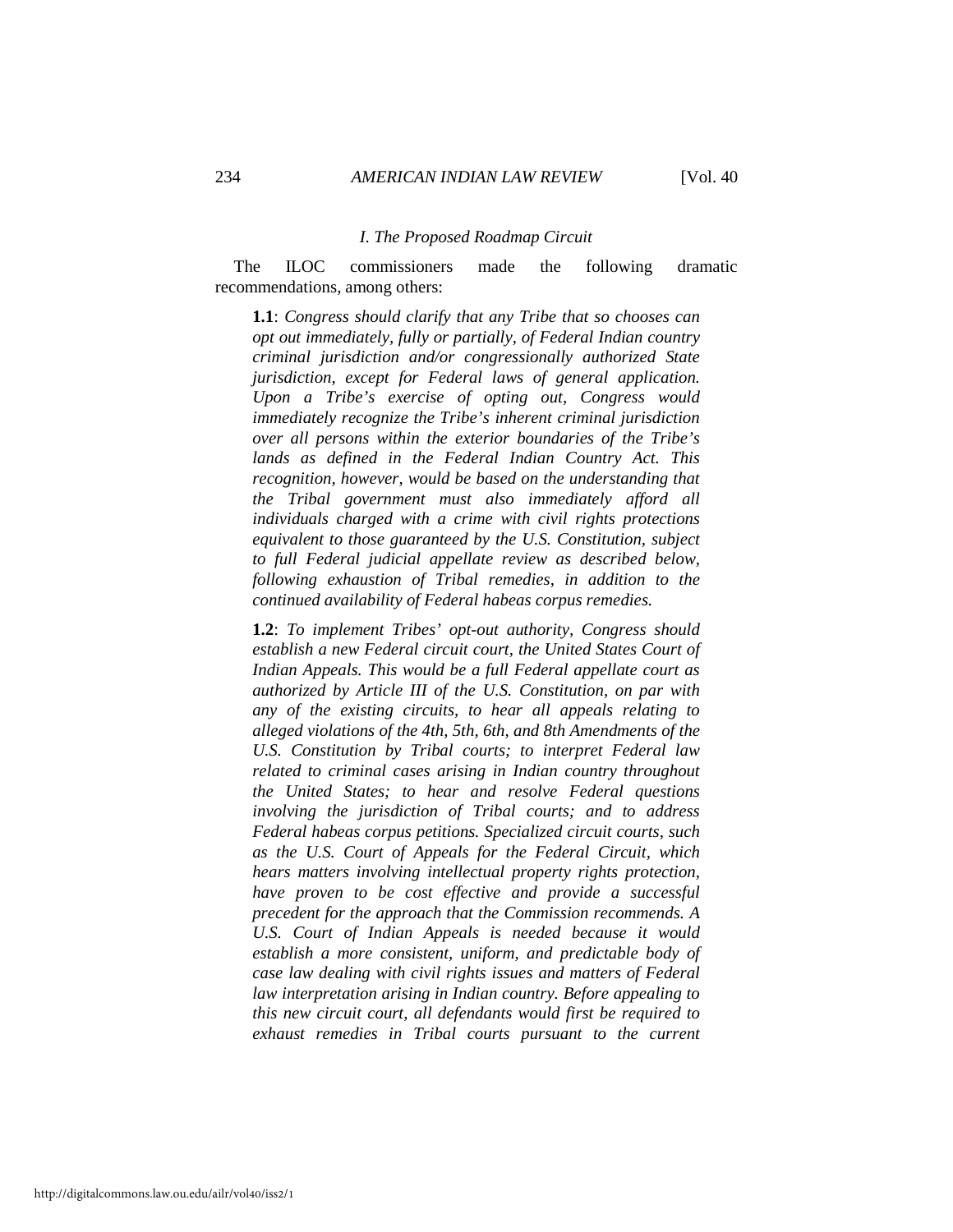*Federal Speedy Trial Act, 18 U.S.C. § 3161, which would be amended to apply to Tribal court proceedings so as to ensure that defendants' Federal constitutional rights are fully protected. Appeals from the U.S. Court of Indian Appeals would lie with the United States Supreme Court according to the current discretionary review process.* 

. . . .

**1.3**: *The Commission stresses that an Indian nation's sovereign choice to opt out of current jurisdictional arrangements should and must not preclude a later choice to return to partial or full Federal or State criminal jurisdiction. The legislation implementing the opt-out provisions must, therefore, contain a reciprocal right to opt back in if a Tribe so chooses.*[5](#page-3-0)

#### The full report explained:

The mirror of this special circuit court jurisdiction at the Tribal court level is this: Tribal courts do not become Federal courts for general purposes. Tribes retain full and final authority over the definition of the crime, sentencing options, and the appropriate substance and process for appeals outside of the narrow jurisdiction reserved for the new Federal circuit court.

It has been argued that the government-to-government relationships between Tribes and the U.S. government mean that the U.S. Supreme Court is the appropriate initial forum for any appeal of a Tribal court decision. While this may be true in concept, the Commission also seeks to ensure that Tribal court operations continue in the smoothest manner possible and that appeals are minimally disruptive to the ongoing delivery of justice services in Tribal communities.

With 5[6](#page-3-1)6<sup>[6</sup>] federally recognized tribes in the United States, the U.S. Supreme Court might be asked to hear many appeals from Indian country, but choose only a few to remain responsive

<u>.</u>

 <sup>5.</sup> *Id.* at 23-25.

<span id="page-3-1"></span><span id="page-3-0"></span> <sup>6.</sup> The number has since risen to 567, with the addition of the Pamunkey Indian Tribe. *See* Final Determination for Federal Acknowledgement of the Pamunkey Indian Tribe, 80 Fed. Reg. 39,144 (July 8, 2015). The current list appears at Indian Entities Recognized and Eligible to Receive Services from the U.S. Bureau of Indian Affairs, 81 Fed. Reg. 26,826 (May 4, 2016).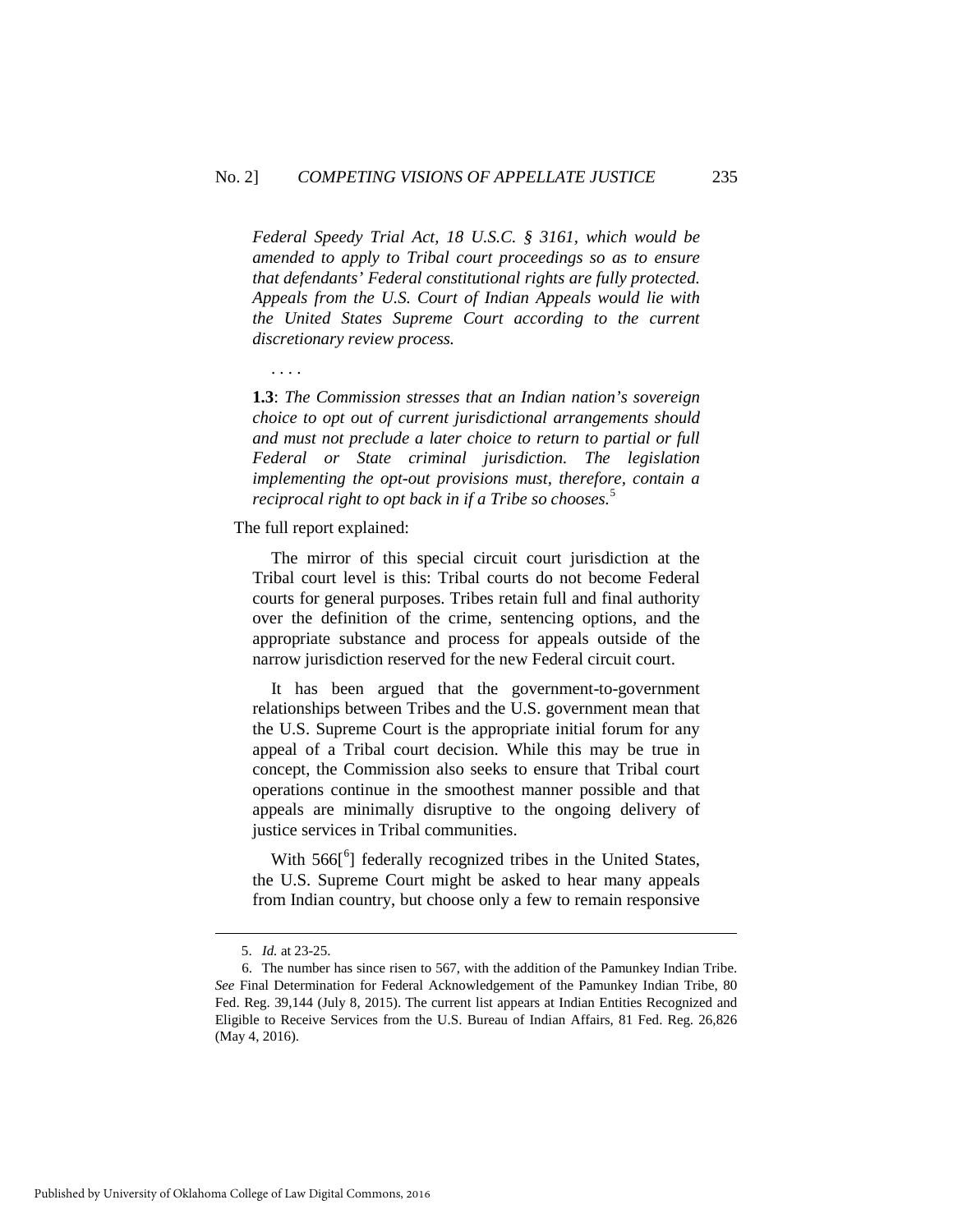to the wide array other issues and subject matters brought to its attention. Tribal courts could become paralyzed by the wait and by the loss of confidence generated by the cloud of uncertainty resulting from dozens of denied appeals. Having a panel of Article III judges—all with the highest expertise in Indian law, ruling in a forum designed in consultation between the U.S. government and Tribal governments—hear such cases first meets not only the demands of practicality, but also reinforces Tribal sovereignty.<sup>[7](#page-4-0)</sup>

There is much to be said for the ILOC proposal to allow tribes to opt out of federal and state criminal jurisdiction and resume criminal jurisdiction over all persons who are present within the tribe's lands. This would fundamentally alter the legal environment within which tribes currently function. But under the proposal, the shift would come at a potentially heavy price if it required tribal compliance with the full panoply of protections granted by the United States Constitution.<sup>[8](#page-4-1)</sup> From that perspective, therefore, the change—which reflects what ILOC commissioners have referred to as a "grand bargain"—could instead prove to be a Faustian bargain. Presented with the choice, some—perhaps most tribes would quite likely conclude that the trade-off entailed, on balance, an unacceptable compromise of tribal sovereignty. Significantly, although the National American Indian Court Judges Association adopted a resolution supporting the ILOC report, it recommended that tribal courts be required to comply with the Indian Civil Rights Act rather than the Bill of Rights.<sup>[9](#page-4-2)</sup>

-

 <sup>7.</sup> ROADMAP, *supra* note 4, at 24 (footnote omitted).

<span id="page-4-1"></span><span id="page-4-0"></span> <sup>8.</sup> This assumes that where the drafters referred to equivalent rights they meant identical rights. If equivalence means something other than mirror-image, then a huge ambiguity will loom over the entire project. At present, the received learning is that a tribe's application of the protections afforded by the Indian Civil Rights Act, 25 U.S.C. § 1302 (2012) ("ICRA"), need not literally replicate the Bill of Rights jurisprudence applicable to federal and state governments. For example, "[t]he right to counsel under ICRA is not coextensive with the Sixth Amendment right." United States v. Bryant, 136 S. Ct. 1954, 1962 (2016); *see generally* MATTHEW L.M. FLETCHER, AMERICAN INDIAN TRIBAL LAW 349- 51 (2011) [hereinafter FLETCHER, TRIBAL LAW]. Indeed, not every provision of the Bill of Rights is incorporated even generally in ICRA. MATTHEW L.M. FLETCHER, FEDERAL INDIAN LAW § 6.4, at 247-48, 251 (2016).

<span id="page-4-2"></span> <sup>9.</sup> Nat'l Am. Indian Ct. Judges Ass'n, Res. No. 2015-01 (Oct. 24, 2015), https://turtletalk.files.wordpress.com/2015/10/resolution-2015-01.pdf. The Coalition of Bar Associations of Color also supported the ILOC recommendations, but without the qualification about applying ICRA protections. Coalition of Bar Ass'ns of Color, Resolution Supporting Implementation of the Indian Law and Order Commission Recommendations (Mar. 2, 2015),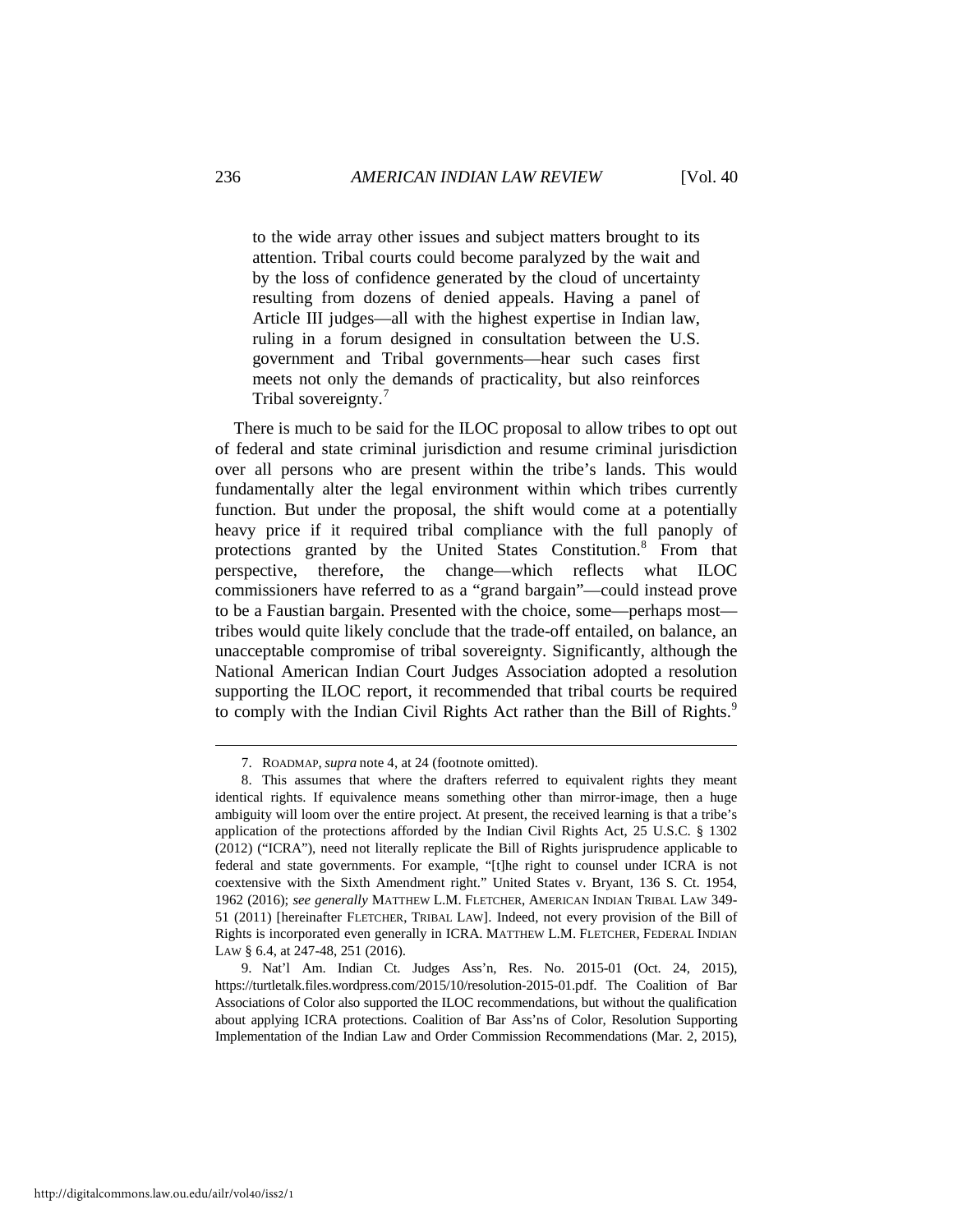Such a change could make ILOC's proposal far more palatable from a tribal perspective, although it would also likely stir up opposition from Congress and some states.

The Roadmap proposes creation of a new federal circuit as a means of implementing the ILOC opt-out recommendation. The claim is that such a court would provide a uniform rule of decision rather than having divergent outcomes with respect to the application of constitutional protections depending on which existing geographical circuit contained the particular tribe's Indian country.

Several aspects of the ILOC proposal give pause. Among these is the fact that it seems to go far beyond merely filling in the gap that would be created once federal and state law are ousted from Indian country. Ironically, the proposal seems to expose to federal review a broad range of tribal court decisions that are not currently subject to such review. At present, the role of the federal courts is confined to providing habeas review for detention in violation of the Indian Civil Rights  $Act^{10}$  $Act^{10}$  $Act^{10}$  and assessing whether a tribe has acted within its jurisdiction in dealing with a nonmember. $^{11}$  $^{11}$  $^{11}$ 

The Roadmap Circuit would have far broader jurisdiction, and, except for appellate review of district court habeas decisions under the Indian Civil Rights Act (which would remain as is), would seemingly entail direct appellate review of tribal court decisions without requiring litigants to start at the district court level. That direct review would obviously impose on tribal courts a heightened requirement for full development of a record in non-habeas cases, since there would no longer be a district court that could

-

https://c.ymcdn.com/sites/www.napaba.org/resource/resmgr/CBAC/2015-17CBAC.pdf. At its 2015 Midyear Meeting in Houston, the American Bar Association House of Delegates endorsed all of the ILOC recommendations except for "the new circuit court provision of Recommendation 1.2." ABA House of Delegates, Res. 111A (Rev.) (Feb. 9, 2015), http://www.americanbar.org/content/dam/aba/images/abanews/2015mm\_hodres/111a.pdf. As proposed by the Section of Individual Rights and Responsibilities, the Criminal Justice Section, and the National Native American Bar Association, the resolution had not included such an exception. The revised resolution also "urge[d] Congress to establish a means of creating a consistent, uniform, and predictable body of case law dealing with the civil rights issues and matters of Federal law interpretation arising in Indian country . . . ." *Id.*

<sup>10.</sup> Santa Clara Pueblo v. Martinez, 436 U.S. 49, 69-70 (1978).

<span id="page-5-1"></span><span id="page-5-0"></span><sup>11.</sup> *E.g.*, Iowa Mut. Ins. Co. v. LaPlante, 480 U.S. 9, 19 (1987). Tribal court jurisdiction over nonmembers appears much more fragile than it should, as witness the affirmance by an equally divided Court in Dollar Gen. Corp. v. Mississippi Band of Choctaw Indians, 136 S. Ct. 2159 (2016) (civil action for sexual assault of a tribal member in a store located on tribal land).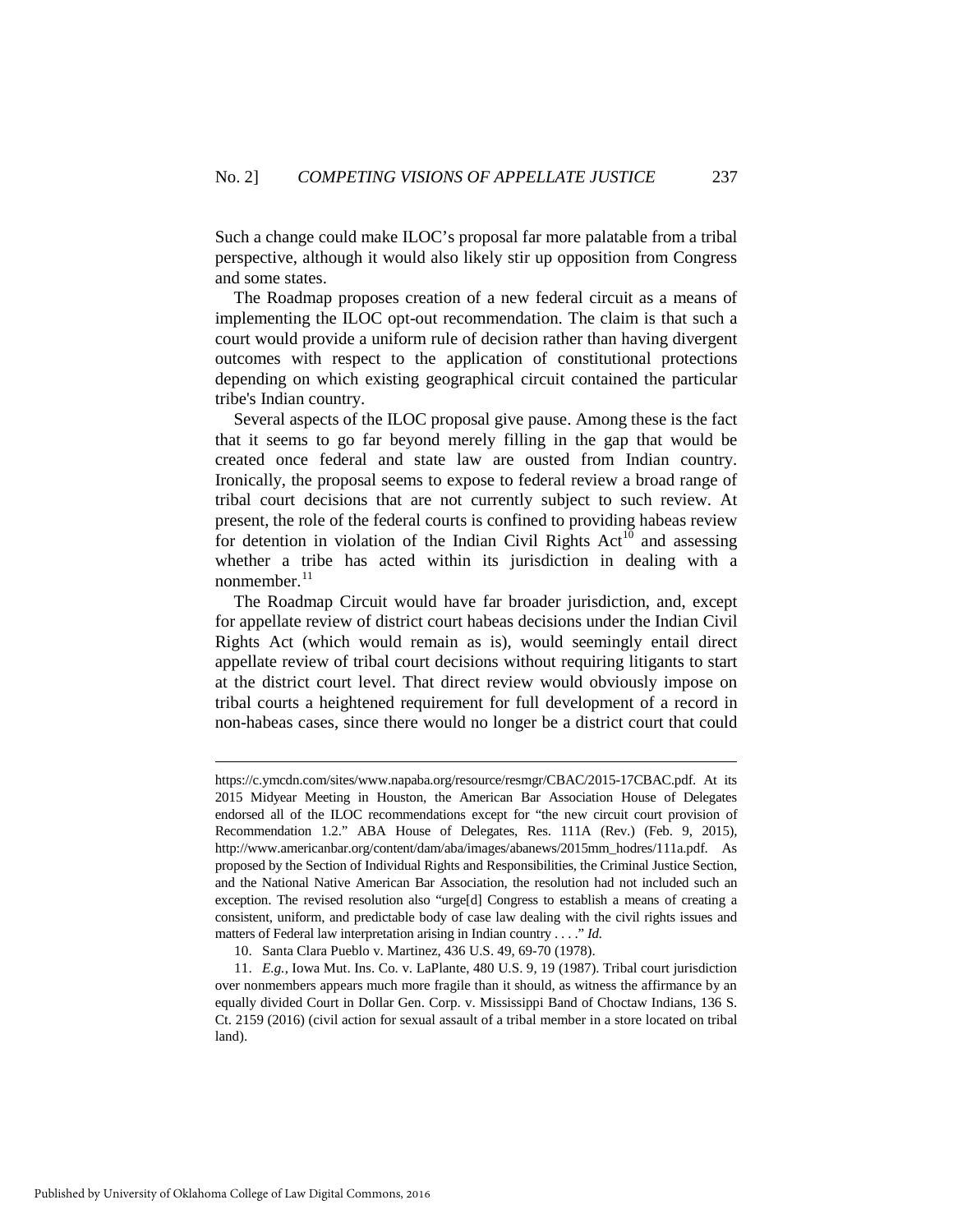be counted on to perform that function. There are negatives to this in terms of time and expense but there is also a significant positive good in the sense that the more complete the record generated in the tribal court is, the less likely the reviewing court is to interfere with the substance of the tribal court's decision.

The Roadmap Circuit would review tribal court non-habeas proceedings in much the same way that a geographical circuit might review federal agency actions under the Administrative Orders Review Act (also known as the Hobbs Act)<sup>[12](#page-6-0)</sup> or other federal legislation that provides for direct review in the courts of appeals.<sup>[13](#page-6-1)</sup>

ILOC's favorable reference to the performance of the United States Court of Appeals for the Federal Circuit in patent cases is one with which many observers would disagree. Indeed, the Supreme Court has had to intervene more often than one would have expected in that arcane area.<sup>[14](#page-6-2)</sup> But whatever the case with respect to that admittedly arcane field, there is nothing specialized about habeas law or the application of the guarantees of the Bill of Rights once the decision has been made (as the ILOC proposal seemingly does) that those protections will be available in the same manner and to the same extent as they are outside Indian country. In other words, there is a tension baked into the Roadmap Circuit proposal: a case decided by the new court would be indistinguishable, doctrinally, from one decided by, say, the Ninth Circuit. Of course, if the touchstone becomes not the Bill of Rights but, as the National American Indian Court Judges Association recommended,<sup>[15](#page-6-3)</sup> the Indian Civil Rights Act, the case for a Roadmap Circuit would be stronger to the extent that doctrine may not perfectly replicate the Bill of Rights and there are likely to be tribe-specific variations.

Additionally, the ILOC proposal would require exhaustion of tribal remedies in habeas cases. A tribal court defendant who is incarcerated on the basis of a proceeding that violates the Indian Civil Rights Act must invoke tribal trial and appellate court remedies before proceeding to federal district court for a writ of habeas corpus.<sup>[16](#page-6-4)</sup> To be sure, requiring exhaustion where tribal court jurisdiction is disputed is a way of respecting the dignity

 <sup>12. 28</sup> U.S.C. § 2343 (2012).

<sup>13.</sup> *E.g.*, Clean Air Act, 42 U.S.C. § 7607(b) (2012).

<span id="page-6-4"></span><span id="page-6-3"></span><span id="page-6-2"></span><span id="page-6-1"></span><span id="page-6-0"></span><sup>14.</sup> *See generally* John M. Golden, *The Supreme Court as "Prime Percolator": A Prescription for Appellate Review of Questions in Patent Law*, 56 UCLA L. REV. 657 (2009).

<sup>15.</sup> *See* Nat'l Am. Indian Ct. Judges Ass'n, *supra* note 9.

<sup>16. 25</sup> U.S.C. § 1303 (2012); *e.g.*, Alvarez v. Tracy, 773 F.3d 1011 (9th Cir. 2014).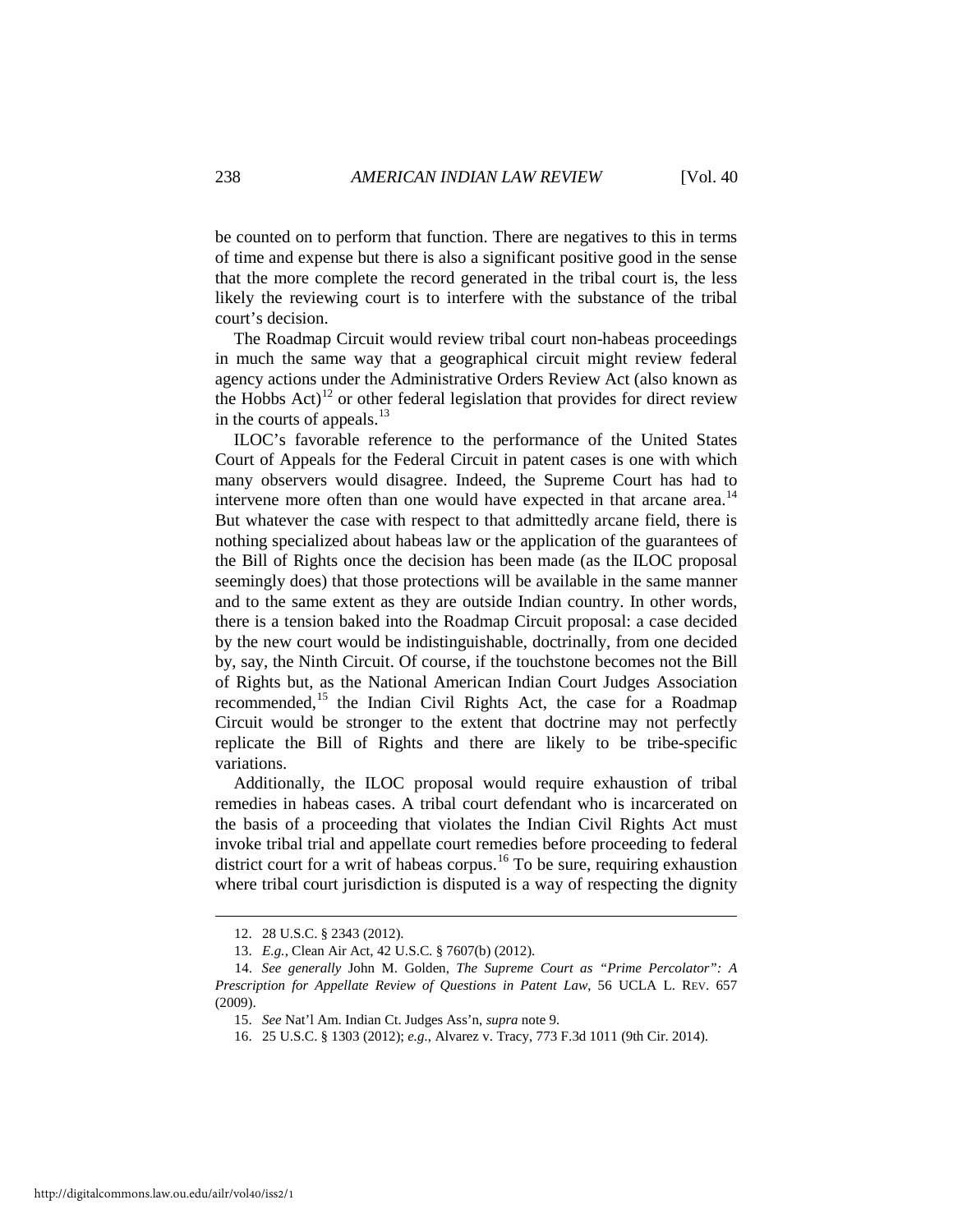of tribal legal institutions (and therefore of tribes), but habeas is supposed to be a speedy remedy<sup>[17](#page-7-0)</sup> and demanding one or two tribal courthouse stops before a tribal prisoner can seek review by the Article III judges of the Roadmap Circuit could significantly retard a process that is intended to lead to prompt release from arbitrary detention.<sup>[18](#page-7-1)</sup>

At present, federal courts may police tribal compliance with the Indian Civil Rights Act only by writ of habeas corpus.<sup>[19](#page-7-2)</sup> Thus, if a person is not in custody, the sole and final remedy will be in tribal court. It seems from paragraph 1.2 of ILOC's description that the commission intends that any violation of the Fourth, Fifth, Sixth, and Eighth Amendments could be reviewed by the Roadmap Circuit.<sup>[20](#page-7-3)</sup> If so, and if the limitation announced in *Martinez* were abandoned, the result would be to expose a broad new swath of tribal court decisions to federal court review. Or perhaps those critical bodies of federal constitutional law will be applicable (and hence subject to district court and Roadmap Circuit review) only if they lead to incarceration. If so, adoption of the ILOC proposal will arguably discourage tribal courts from imposing jail sentences (even where merited) and resort instead to fines and other noncustodial punishments such as property forfeiture or banishment as ways to avoid federal intrusion on the administration of justice by tribal courts.

If the Roadmap Circuit proposal's exhaustion component can be viewed as vindicating tribal dignity interests, there is also a sense in which precisely the opposite is true. What's wrong with creating a Roadmap Circuit that would review both tribal habeas cases from the district courts and tribal court decisions in non-habeas cases, subject to discretionary

<span id="page-7-0"></span> <sup>17.</sup> Absent a contrary order enlarging the response time for good cause shown, federal habeas petitions must be answered by the custodian within three days. 28 U.S.C. § 2243 (2012).

<span id="page-7-1"></span><sup>18.</sup> Roadmap Recommendation 1.2's reference to the Speedy Trial Act, 18 U.S.C. § 3161 (2012), is difficult to explain. It deals with ensuring speedy trial in criminal cases in the federal district courts, rather than with access to habeas corpus. Subjecting tribal courts to this statute would be a giant and widely unwelcome step in the direction of submerging tribal justice in the federal judicial system. In addition, ILOC's narrative explanation refers to exhaustion of tribal remedies not only in the context of the constitutional right to a speedy trial, U.S. CONST. amend. VI, but also to a host of other rights conferred by the Bill of Rights, including Sixth Amendment rights other than the right to a speedy trial, such as public trial, venue, confrontation, compulsory process, and effective assistance of counsel. *See* ROADMAP, *supra* note 4, at 24-25.

<span id="page-7-2"></span><sup>19.</sup> Santa Clara Pueblo v. Martinez, 436 U.S. 49 (1978).

<span id="page-7-3"></span><sup>20.</sup> *See* ROADMAP, *supra* note 4, at 23-24.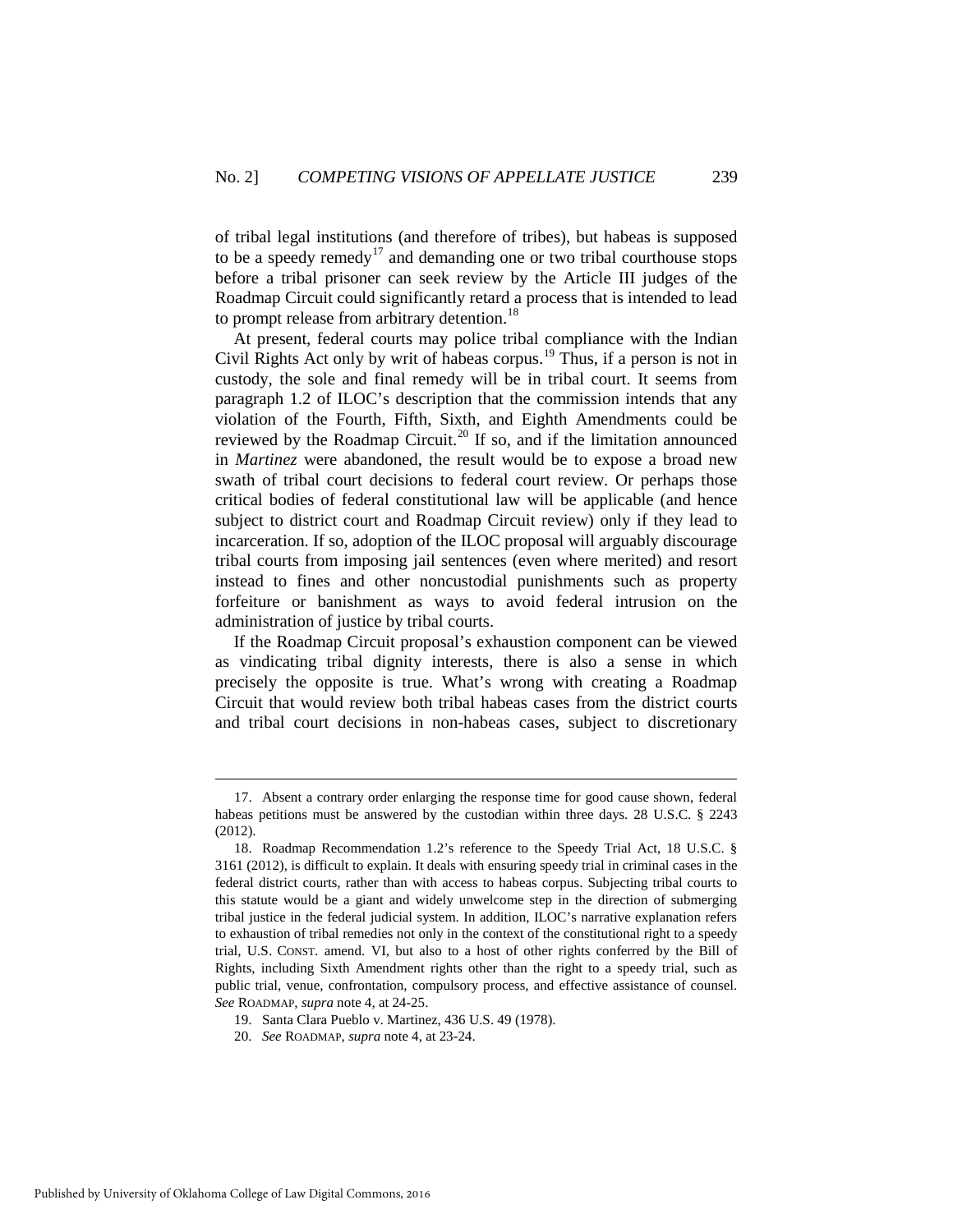review for either category of cases by the Supreme Court of the United States?

One problem is that this architecture, by requiring the involvement of an intermediate federal court, would treat tribes as second-class entities. Congress has provided that decisions of the highest courts of the states, Puerto Rico and the District of Columbia on federal questions are reviewable directly by the Supreme Court, rather than after an intermediate stop at the pertinent geographical circuit.<sup>[21](#page-8-0)</sup> Requiring tribal cases to make such a stop would signal that tribes do not possess the same dignitary interests as states.[22](#page-8-1) This is rubbing salt in the wound inflicted by the Supreme Court's holding in *Cherokee Nation v. Georgia*[23](#page-8-2) that tribes do not qualify as foreign states within the meaning of Article III's grant of original jurisdiction to the Court. $^{24}$  $^{24}$  $^{24}$  Tribes, it is said, are "domestic dependent nations,"[25](#page-8-4) whereas the states' consent was needed to bring the Constitution of 1787 into being.[26](#page-8-5) True enough, but is it a posture that symbolically or otherwise serves tribal interests? To interpose a specialized federal court between tribes and the Supreme Court is reminiscent of the arrangement under which, until 1970, decisions of the local courts of the District of Columbia were subject to review by the United States Court of Appeals for the District of Columbia Circuit.<sup>[27](#page-8-6)</sup> Treatment as foreign nations may be a bridge too far given *Cherokee Nation*, but would tribes really wish to be treated as if they were mere territories, as the Roadmap seems to propose?

Uniformity, consistency and predictability—interests the ILOC proposal seeks to vindicate—are highly laudable objectives. But the Roadmap Circuit proposal does not fill those needs because, lacking jurisdiction over non-tribal cases, the new court could not compel uniformity on the part of any district court or geographical circuit in cases presenting the same constitutional issues outside the tribal context. Ensuring uniformity and resolving circuit splits would thus be the task of the Supreme Court. To the extent that the geographical circuits at times diverge on questions of federal

<span id="page-8-6"></span><span id="page-8-5"></span><span id="page-8-4"></span><span id="page-8-3"></span><span id="page-8-2"></span><span id="page-8-1"></span>27. The D.C. Circuit's role survived until Congress passed the District of Columbia Court Reorganization Act of 1970, Pub. L. 91-358, 84 Stat. 473; *see also*, *e.g.*, 48 U.S.C. § 1424-3 (2012) (reviewing decisions of appellate division of territorial district court).

<span id="page-8-0"></span> <sup>21. 28</sup> U.S.C. §§ 1257-1258 (2012).

<sup>22.</sup> *Cf.* Fidell, *supra* note 1, at 25-26.

<sup>23. 30</sup> U.S. (5 Pet.) 1 (1831).

<sup>24.</sup> U.S. CONST. art. III, § 2, cl. 1.

<sup>25.</sup> Cherokee Nation v. Georgia, 30 U.S. (5 Pet.) at 17.

<sup>26.</sup> U.S. CONST. art. VII (requiring ratification by nine state conventions).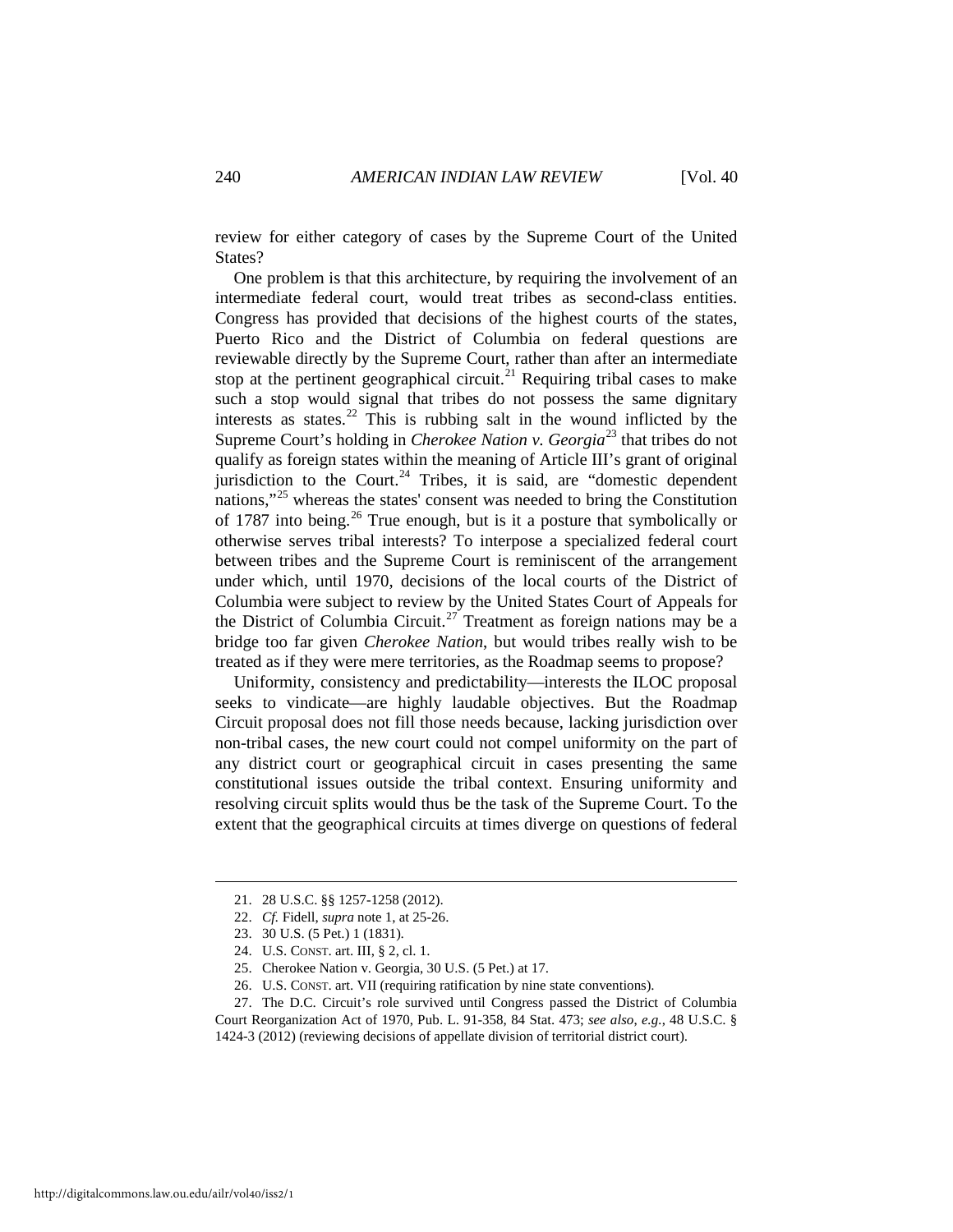Indian law (*e.g.*, who is an Indian?),  $^{28}$  $^{28}$  $^{28}$  the splits are unfortunate but far from beyond the ability of the current federal appellate system to remedy, either through Supreme Court review on certiorari or by judicious exercise of the geographical circuits' power to subject a case to hearing or rehearing *en banc*.

Recommendation 1.2 would confer on the Roadmap Circuit jurisdiction over "criminal cases arising in Indian country."[29](#page-9-1) Taken literally, this would mean that the new court would hear appeals from cases involving garden variety federal crimes of general application, such as drug offenses. The result would be that there might be one rule for federal drug offenses committed on a reservation and another, articulated by the geographical circuit, for the identical offense committed just outside. This ill serves the interest in uniformity.

That the current architecture is imperfect could not be clearer. Yet the Roadmap Circuit proposal raises a host of issues. Above all, by creating a new federal court for Indian matters, it would draw tribal legal institutions ever more tightly into the federal embrace, which would defeat the central purpose of the proposed reform. That is reason enough to look elsewhere for reform of the structure for Indian cases. It need only be added that the very premise for the proposal—abandonment of the current basic arrangements that subject Indian country to federal and in some places state criminal jurisdiction—is difficult to imagine from a political perspective.

The ILOC proposal will be a hard sell with Congress. The political impediments are so daunting that it is superfluous to point out other factors that would be difficult to sort out even if Congress were to turn back the hands of the clock to a nineteenth century model of tribal jurisdiction: $30$  the politics of selection and confirmation of judges to a Roadmap Circuit would be extraordinary. Because the proposal calls for an Article III court, confirmation hearings would fall to the Senate Committee on the Judiciary rather than the Senate Committee on Indian Affairs.<sup>[31](#page-9-3)</sup> Could a case be made

<span id="page-9-0"></span> <sup>28.</sup> *See*, *e.g.*, Brian L. Lewis, *Do You Know What You Are? You Are What You Is; You Is What You Am: Indian Status for the Purpose of Federal Criminal Jurisdiction and the Current Split in the Courts of Appeals*, 26 HARV. J. RACIAL & ETHNIC JUST. 241 (2010); United States v. Zepeda, 792 F.3d 1103 (9th Cir. 2015) (en banc).

<sup>29.</sup> ROADMAP, *supra* note 4, at 23-4.

<span id="page-9-2"></span><span id="page-9-1"></span><sup>30.</sup> The ILOC proposal seems to restore the state of affairs after *Worcester v. Georgia*, 31 U.S. (6 Pet.) 515 (1832), and *Ex parte Crow Dog*, 109 U.S. 556 (1883), but before the Major Crimes Act, 18 U.S.C. § 1153 (2012), *United States v. McBratney*, 104 U.S. 621 (1881), and *Draper v. United States*, 164 U.S. 240 (1896).

<span id="page-9-3"></span><sup>31.</sup> Standing Rules of the Senate, S. DOC. NO. 113-18, at 25-26 (2013) (Rule XXV(m) – Standing Committees).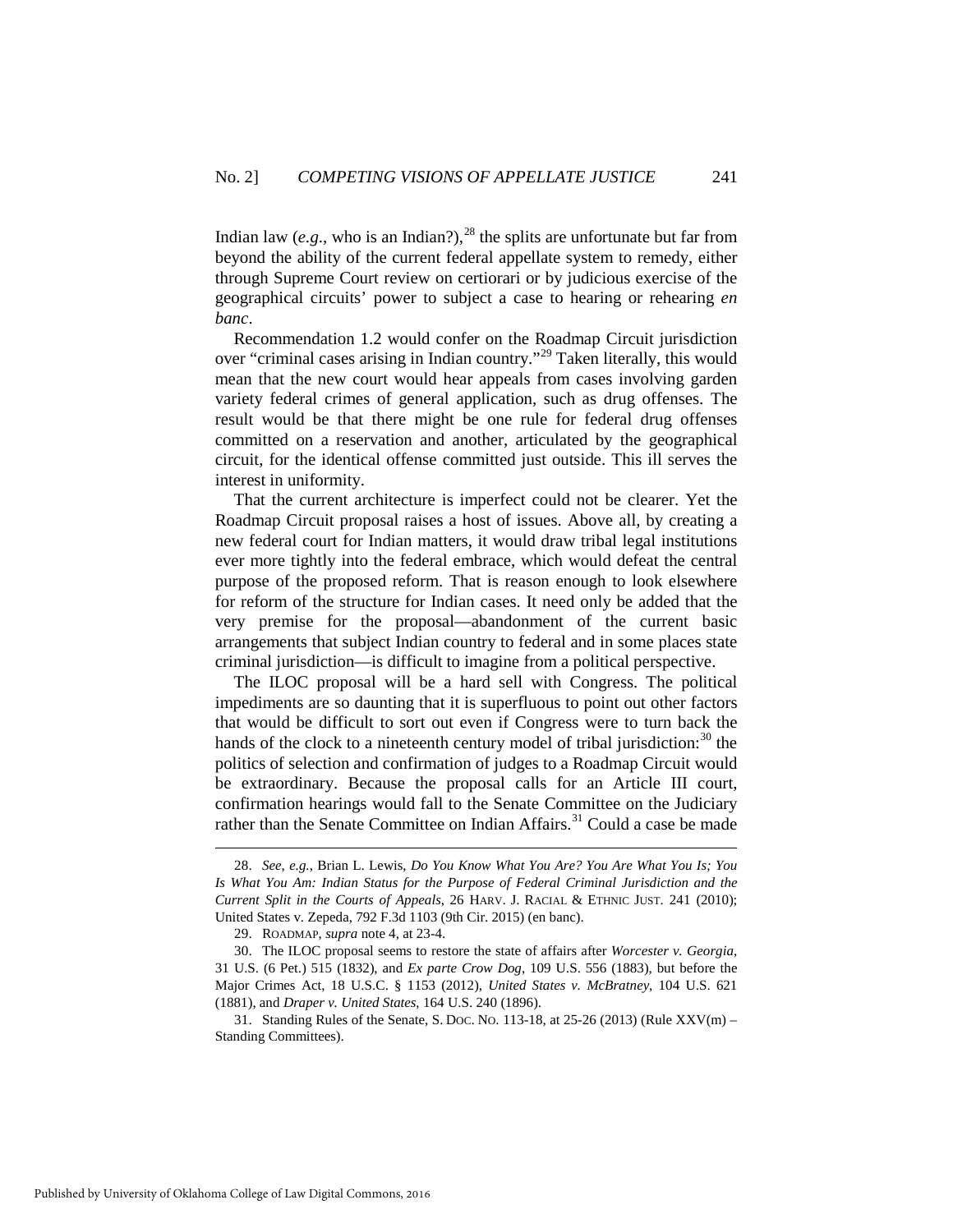for a kind of Indian preference for the new court? To be sure, the country broadly views diversity on the federal bench as highly desirable, but even a gentleman's agreement, much less an explicit provision of law,  $32$  to require that some or all of the seats on a new federal court be held by Indians would be problematic. It might work out that way, at least in part, but it is not hard to imagine how complicated the politics of nomination and confirmation might become, potentially leading to divisiveness and hard feelings where precisely the opposite ought to be the goal. Not that judicial selection politics would be simple with the American Indian Supreme Court I have proposed,<sup>[33](#page-10-1)</sup> but at least such a system would involve Indian politics decided by tribes and not "inside-the-Beltway" politics, rife with such familiar evils as hidden "holds" or trade-offs on issues entirely unrelated to the merits of a particular nominee.

# *II. The Potential Scope of the Federal Question Jurisdiction of an American Indian Supreme Court*

To its framers, a main virtue of the ILOC proposal is the superimposition of a federal court. There are two reasons why the imposition of such a court might actually be a vice. First, it would come at an exorbitant symbolic price. Second, it would implicitly see federal law as the main event and as most deserving of legislative restructuring, whereas it is the growing number of tribal courts that should be looked to as the focus and engine of legal development in Indian country. Those courts can be expected to continue to grow over time, both in number and activity level. The challenge is to harness their energy in ways that maximize tribal influence. An American Indian Supreme Court would be more likely to foster tribal court development than a court that remained inherently an institution of the dominant society. Moreover, as an Article III court, the Roadmap Circuit would inevitably be subject to the shifting tides of the highly charged and largely opportunistic national debate over (depending on one's

<span id="page-10-0"></span> <sup>32.</sup> *Cf.* 10 U.S.C. § 942(b)(3) (2012) (political balance requirement for U.S. Court of Appeals for the Armed Forces); Eugene R. Fidell, *The Next Judge*, 5 J. NAT'L SEC. L. & POL'Y 303, 308 (2011) (describing balance requirement as "indefensible"). The Obama administration proposed repeal of this provision of the Uniform Code of Military Justice in 2015. ILOC's intent is that judges of the Roadmap Circuit would be nominated by the President "in consultation with tribes." Testimony of Troy A. Eid and Affie Ellis on "A Roadmap for Making Native America Safer" Before the Sen. Comm. on Indian Affairs (Feb. 12, 2014), http://www.indian.senate.gov/sites/default/files/upload/files/021214Troy%20 Eid%20Affie%20Ellis%20SCIA%20Testimony.docx.

<span id="page-10-1"></span><sup>33.</sup> *See* Fidell, *supra* note 1, at 30-31.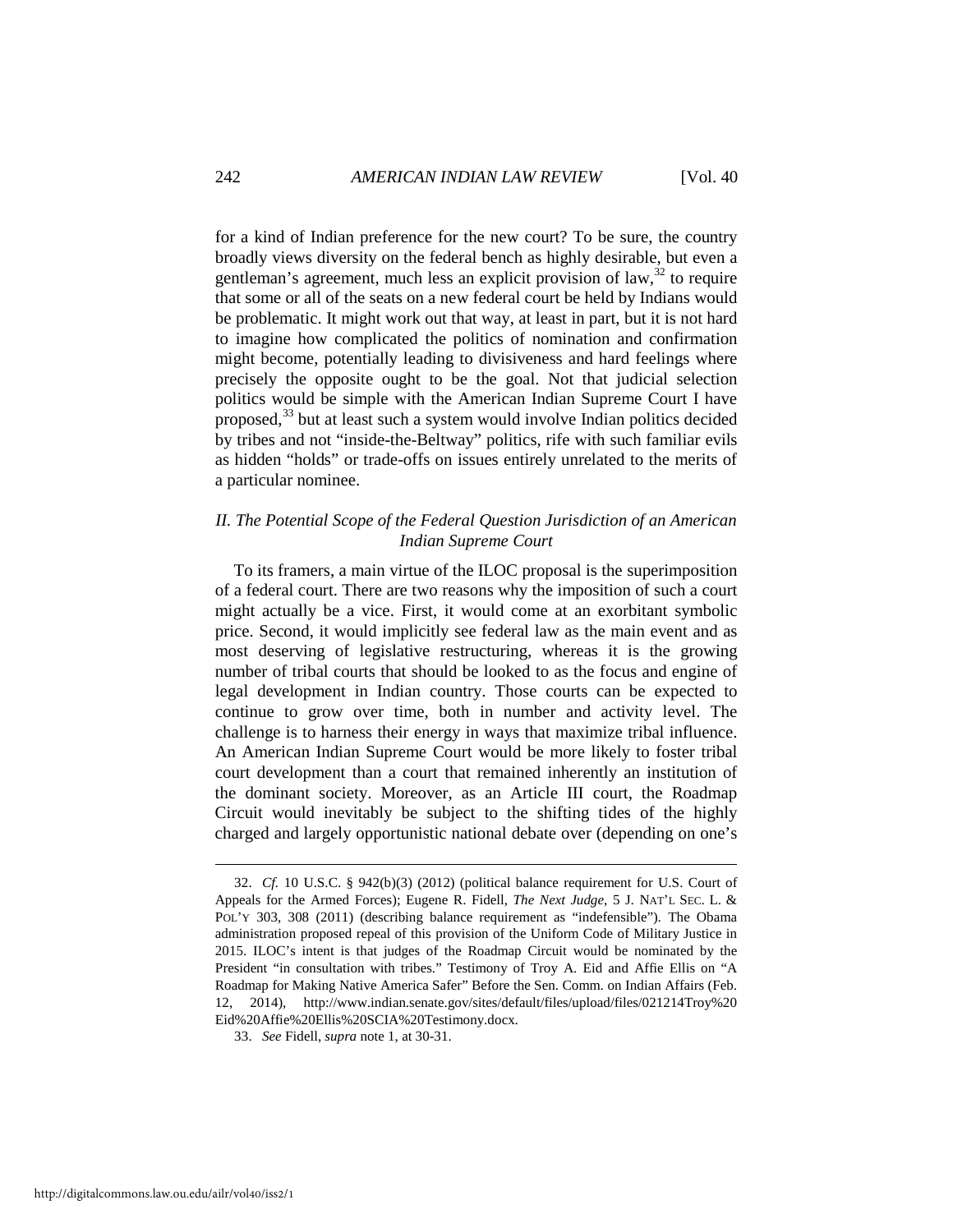politics) judicial activism and judicial restraint. Perhaps those tides might wash over an American Indian Supreme Court as well. In a new court, a measure of activism is to be expected, although whether and to what extent that would be true of an American Indian Supreme Court would necessarily be a function of who was named to it and what constraints were imposed by the governing document.

My 2013 article, *An American Indian Supreme Court*, attempted to identify categories of tribal court litigation that might lend themselves to review by an opt-in nationwide court.<sup>[34](#page-11-0)</sup> The ILOC proposal prompts a few additional observations on this important aspect of the matter.

Federal questions can arise in a variety of ways in tribal court. The most fertile source of such questions is the ICRA, which applies to all federally acknowledged tribes.[35](#page-11-1) Even though the Supreme Court held in *Martinez* that that legislation did not give rise to implied rights of action justiciable in district court, that ought not to preclude *tribal* courts from enforcing its provisions in non-habeas contexts. *Martinez* should not be read as limiting tribal court jurisdiction because doing so would utterly frustrate congressional policy, which—in the years since 1968—is to foster selfdetermination and the development and empowerment of tribal institutions.<sup>[36](#page-11-2)</sup>

Several other Acts of Congress are explicit bases for tribal court adjudication. These include, in part, the Indian Child Welfare Act,  $37$  as well as a provision related to mortgage foreclosure actions instituted by the Department of Housing and Urban Development,<sup>[38](#page-11-4)</sup> both of which were mentioned in *Nevada v. Hicks*. [39](#page-11-5) On the other hand, *Hicks* held that tribal courts lack jurisdiction over Section  $1983^{40}$  $1983^{40}$  $1983^{40}$  civil rights claims.<sup>[41](#page-11-7)</sup> The stated basis for this holding was that tribal courts, like most state courts (but unlike federal courts),  $42$  are courts of general jurisdiction.  $43$ 

 <sup>34.</sup> *Id.* at 26.

<sup>35. 25</sup> U.S.C. § 1301(1) (2012).

<span id="page-11-4"></span><span id="page-11-3"></span><span id="page-11-2"></span><span id="page-11-1"></span><span id="page-11-0"></span><sup>36.</sup> *E.g.,* Indian Self-Determination and Educational Assistance Act, [Pub. L. No. 93-638, 88 Stat. 2203 \(1975\)](https://1.next.westlaw.com/Link/Document/FullText?findType=l&pubNum=1077005&cite=UUID(I445214D742-4F496F84FFD-C5B3052820E)&originatingDoc=I7977dce3d2d911e18b05fdf15589d8e8&refType=SL&originationContext=document&transitionType=DocumentItem&contextData=(sc.Search)) (codified as amended in scattered sections of U.S.C.)

<sup>37. 25</sup> U.S.C. § 1911(a) (2012).

<sup>38. 12</sup> U.S.C. § 1715z-13(g)(5) (2012).

<sup>39. 533</sup> U.S. 353, 367 (2001).

<sup>40. 42</sup> U.S.C. § 1983 (2012).

<sup>41.</sup> *Hicks*, 533 U.S. at 369.

<sup>42.</sup> *E.g.*, Kokkonen v. Guardian Life Ins. Co. of Am., 511 U.S. 375, 377 (1994).

<span id="page-11-9"></span><span id="page-11-8"></span><span id="page-11-7"></span><span id="page-11-6"></span><span id="page-11-5"></span><sup>43.</sup> *See* B.J. Jones, The Independence of Tribal Justice Systems and the Separation of Powers 3 (n.d.), http://law.und.edu/tji/\_files/docs/bjones-jud-indep-memo.pdf (citing Satiacum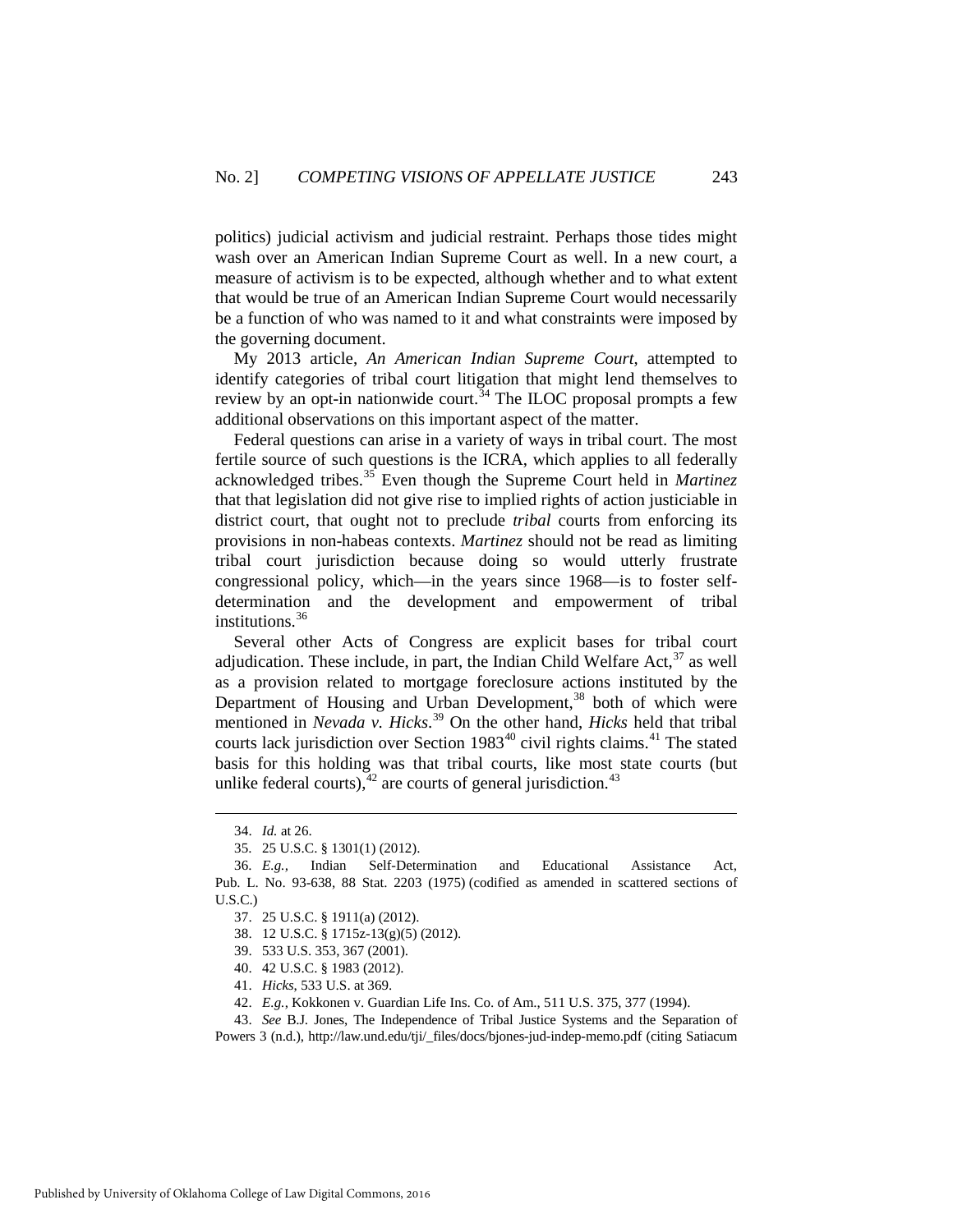Other federal causes of action that might find their way into tribal court and hence could come before an American Indian Supreme Court include those predicated on a treaty, such as the controversies over the Cherokee and Seminole Freedmen, $44$  or judge-made federal Indian law, of which there is no shortage.<sup>[45](#page-12-1)</sup> In addition, federal causes of action can be created by federal common law.[46](#page-12-2)

The classic rule for federal question cases<sup> $47$ </sup> is that of the well-pleaded complaint: the federal claim must be a part of the plaintiff's affirmative case as opposed to merely forming the basis for a defense.<sup>[48](#page-12-4)</sup> No such rule would have to apply in tribal court, and hence such a court might adjudicate a federal question that arose only as a matter of defense. There would correspondingly be no reason to object to a system under which such a case could in time come before the proposed American Indian Supreme Court, and from there to the Supreme Court of the United States.

-

v. Sterud, 10 Indian L. Rptr. 6013, 6014 (Puy. Tr. Ct. 1982)); *see, e.g.*, CITIZEN POTAWATOMI NATION CONST. art. 11, § 2, http://thorpe.ou.edu/constitution/potawatomi/potawatconst.html (last modified Apr. 21, 1998). Some tribes explicitly describe their courts as courts of limited jurisdiction. *See, e.g.*, BLACKFEET TRIBAL LAW & ORDER CODE § 1 ("The Blackfeet Tribal Court is a court of 'limited jurisdiction'."), http://indianlaw.mt.gov/content/blackfeet/codes/ 1999/chapter01.pdf; *cf.* Kimsey v. Reibach, 6 Am. Tribal L. Rptr. 119, 124 (Grand Ronde Tribal Ct. 2005) (disclaiming subject matter jurisdiction over defamation actions absent tribal legislation recognizing cause of action).

<span id="page-12-0"></span><sup>44.</sup> *See e.g.*, Cherokee Nation v. Nash, No. 1:13-CV-01313, (D.C. Cir. filed Aug. 28, 2013) (Cherokee Freedmen) (pending). A treaty can also generate intertribal disputes. *See e.g.*, Tulalip Tribes v. Suquamish Indian Tribe, 794 F.3d 1129 (9th Cir. 2015) (determination of "usual and accustomed fishing grounds and stations," as between tribes, under Treaty of Point Elliott, 12 Stat. 927 (1855)); United States v. Washington, No. C70-9213RSM, 2015 U.S. Dist. LEXIS 93516 (W.D. Wash. July 17, 2015) (Subproceeding No. 11-2); United States v. Washington, No. C70-9213, 2015 U.S. Dist. LEXIS 176969 (W.D. Wash. July 9, 2015) (Subproceeding No. 09-01).

<span id="page-12-1"></span><sup>45.</sup> *See e.g*., Nat'l Farmers Union Ins. Co. v. Crow Tribe of Indians, 471 U.S. 845, 853 (1985) (tribal court jurisdiction presents § 1331 federal question). For a current example of an intertribal dispute that arose from alleged violations of federal statutes see Caddo Nation of Oklahoma v. Wichita & Affiliated Tribes, Civil No. 16-559-W (W.D. Okla.) (pending) (protection of ancestral remains and funerary objects; invoking National Historic Preservation Act, Pub. L. No. 89-665, 80 Stat. 916 (1966) (codified as amended in scattered sections of 54 U.S.C.) and National Environmental Policy Act of 1969, 42 U.S.C. §§ 4321- 4370e (2012)).

<span id="page-12-4"></span><span id="page-12-3"></span><span id="page-12-2"></span><sup>46.</sup> *See* Illinois v. City of Milwaukee, Wis., 406 U.S. 91 (1972); RICHARD H. FALLON, JR., JOHN F. MANNING, DANIEL J. MELTZER & DAVID L. SHAPIRO, HART & WECHSLER'S THE FEDERAL COURTS AND THE FEDERAL SYSTEM 783-84 (6th ed. 2009).

<sup>47. 28</sup> U.S.C. § 1331 (2012).

<sup>48.</sup> Louisville & Nashville R.R. v. Mottley, 211 U.S. 149, 154 (1908).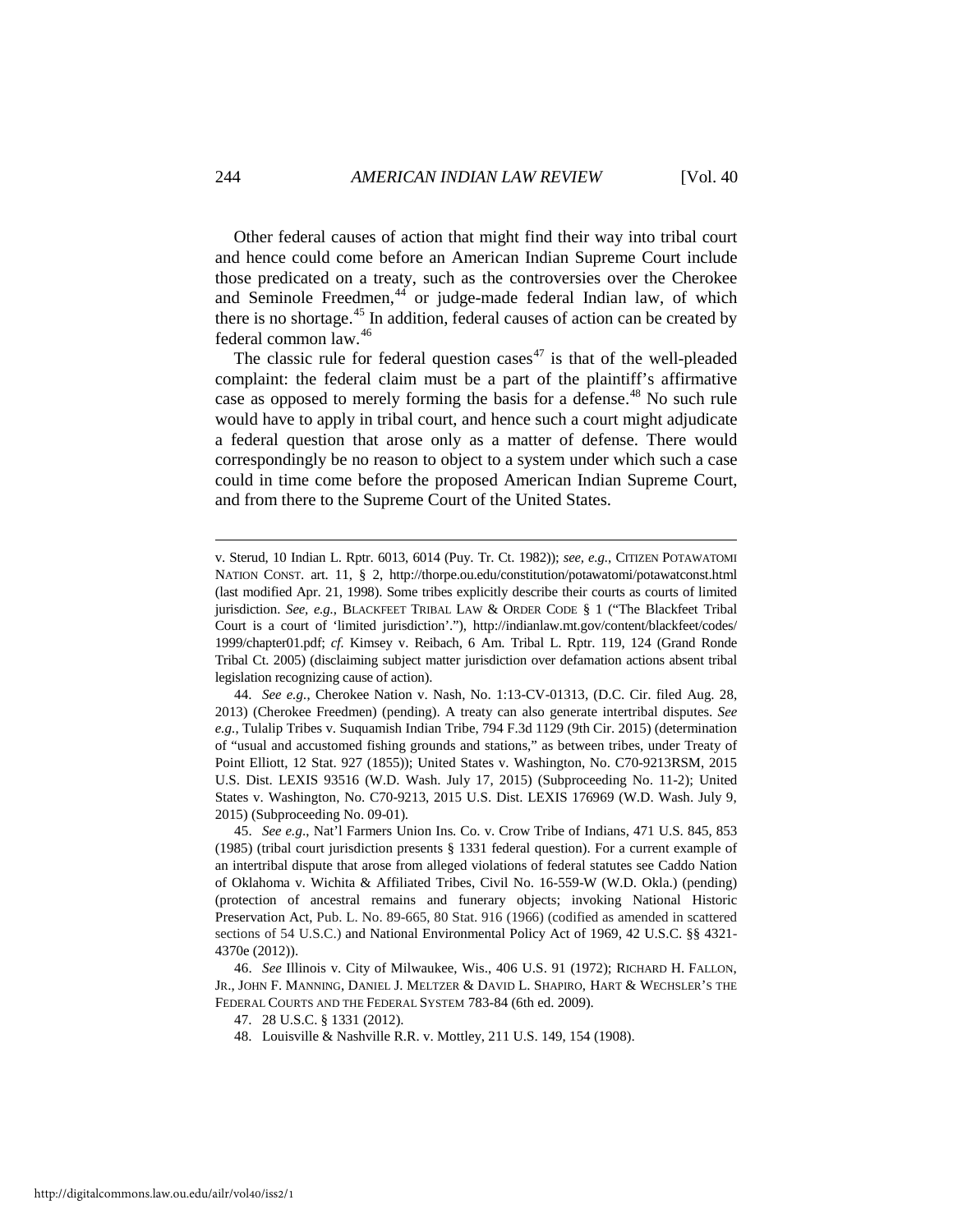## *III. Supreme Court Review of Decisions of an American Indian Supreme Court on Federal Questions*

In 2013 it seemed that there could be no substantial objection to extending the certiorari jurisdiction of the Supreme Court of the United States to federal questions decided by an American Indian Supreme Court.[49](#page-13-0) Obviously, given the Supreme Court's appellate and miscellaneous dockets,[50](#page-13-1) it would be unthinkable to extend the certiorari jurisdiction to the hundreds of individual tribal court systems, but extending it to a single nationwide American Indian Supreme Court would make the expansion easily manageable. In this respect, the expansion would be no more demanding than that entailed in ILOC's Roadmap Circuit proposal, which similarly would add only a single court to the roster of entities the decisions of which would be subject to review by writ of certiorari. To the extent that cases were funneled through a single intermediate court, the chances for a conflict among the circuits would be slim. The Supreme Court therefore would be unlikely to grant many certiorari petitions from an American Indian Supreme Court (or, for that matter, from a Roadmap Circuit).

But is there an objection on the ground that an American Indian Supreme Court would exist outside the constitutional framework? Tribes are not subject to the Supremacy Clause, $51$  even though some tribal codes include provisions that subject tribal officials to federal law.<sup>[52](#page-13-3)</sup> Since Congress

<span id="page-13-0"></span> <sup>49.</sup> Fidell, *supra* note 1, at 26. One consideration that did not occur to me at the time, but that is pointed out in a subsequent student article, is that the lack of Supreme Court review of tribal court decisions on federal questions (along with other factors) "may make some judges reluctant to grant broad tribal adjudicatory jurisdiction." M. Gatsby Miller, Note, *The Shrinking Sovereign: Tribal Adjudicatory Jurisdiction over Nonmembers in Civil Cases*, 114 COLUM. L. REV. 1825, 1841 n.99 (2014) (citing Katherine Florey, *Beyond Uniqueness: Reimagining Tribal Courts' Jurisdiction*, 101 CALIF. L. REV. 1499, 1557 (2013)). It is probably impossible to test the hypothesis empirically, as there are not likely to be fingerprints in published opinions, but on the face of it, it seems plausible.

<span id="page-13-1"></span><sup>50.</sup> *See generally The Supreme Court – The Statistics*, 129 HARV. L. REV. 381, 389 (2015) (Table II) .

<span id="page-13-2"></span><sup>51.</sup> *See generally* Robert N. Clinton, *There Is No Federal Supremacy Clause for Indian Tribes*, 34 ARIZ. ST. L.J. 113 (2002).

<span id="page-13-3"></span><sup>52.</sup> At one time the Hopi hierarchy of precedential authority surprisingly included "Laws, rules and regulations of the Federal Government and cases interpreting such. Such laws, rules and regulations may, in circumstances dictated by the Supremacy Clause of the U.S. Constitution, be required to take a higher order or precedence." Hopi Tribe Res. No. H-12-76  $\S$  2(a)(5) (n.d.). The Tribe also provided,

The Courts of the Hopi Tribe shall not recognize nor apply any federal, state, or common law rule or procedure which is inconsistent with either the spirit or the letter of either the Hopi Constitution and Bylaws or any Hopi Ordinance or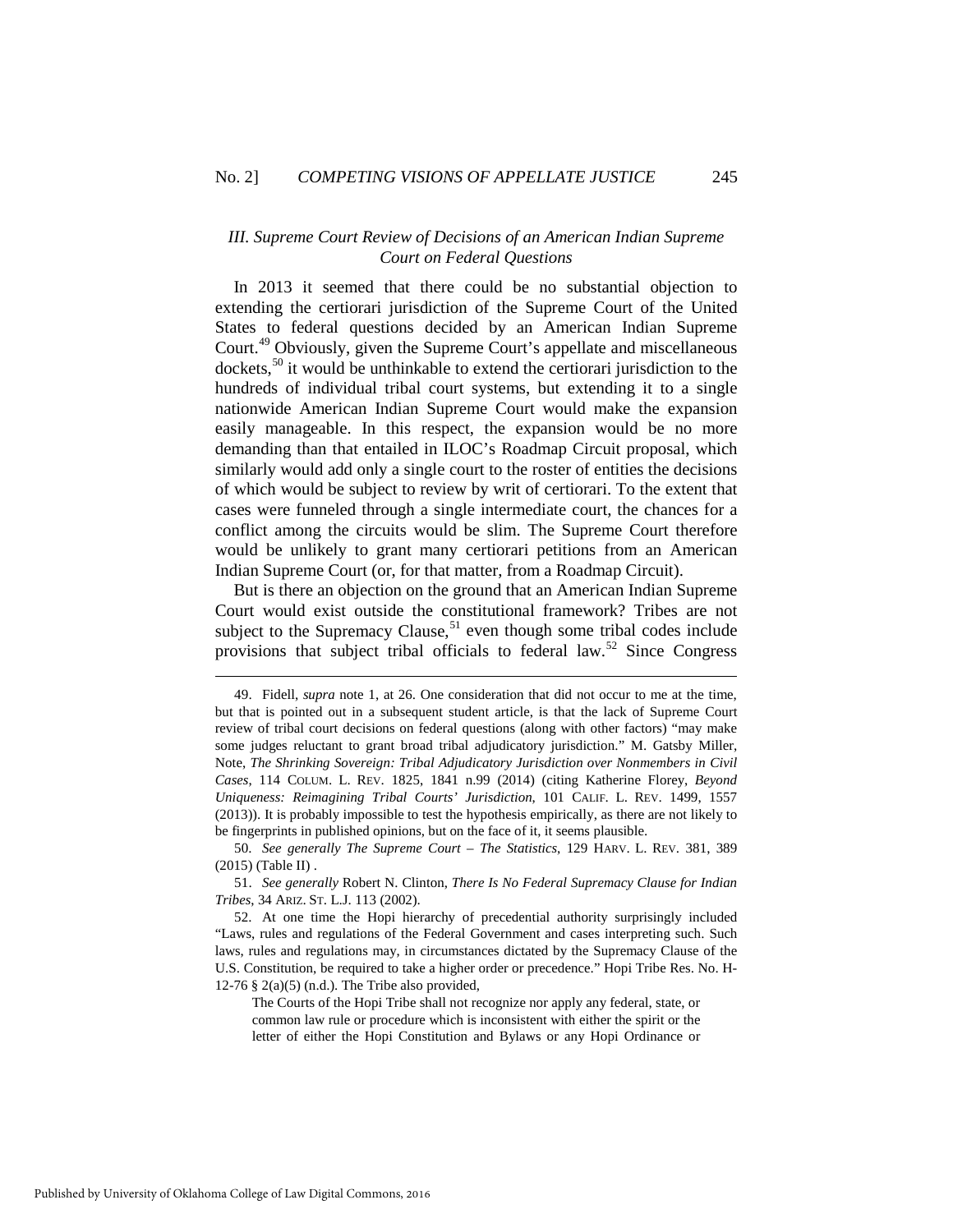would have to act in order to extend the certiorari jurisdiction,  $53$  an American Indian Supreme Court would have a federal imprimatur, even if it were in all other respects entirely a product of tribal agreement.

A pertinent case is *Hirota v. MacArthur*, [54](#page-14-1) in which the Supreme Court denied leave to file original petitions for writs of habeas corpus with respect to convictions rendered by the victorious Allies' International Military Tribunal for the Far East, which was not a United States court.<sup>[55](#page-14-2)</sup> The meaning of *Hirota* is far from clear,<sup>[56](#page-14-3)</sup> but it arguably raises an issue as to whether Congress could, without exceeding the outer limits set in Article III, authorize the Supreme Court to exercise appellate jurisdiction over decisions of an American Indian Supreme Court. One answer is that Congress's "plenary power" over Indian affairs, whatever its source(s),  $57$ would permeate such a court, even if it were established not by Act of Congress but by intertribal agreement. Even if such a court were not

<span id="page-14-0"></span>53. *See* U.S. CONST. art. III, § 2, cl. 2 ("In all other cases before mentioned, the Supreme Court shall have appellate jurisdiction, both as to law and fact, with such exceptions, and under such regulations as the Congress shall make.").

54. 338 U.S. 197 (1948) (per curiam).

55. *Id.* at 198.

<span id="page-14-3"></span><span id="page-14-2"></span><span id="page-14-1"></span>56. *See* FALLON ET AL., *supra* note 46, at 272-73 n.4, 1182-83 (discussing Munaf v. Geren, 553 U.S. 674 (2008)).

<span id="page-14-4"></span>57. *See e.g.*, United States v. Lara, 541 U.S. 193, 200 (2004); Washington v. Confederated Bands & Tribes of the Yakima Indian Nation, 439 U.S. 463, 470-71 (1979); United States v. Kagama, 118 U.S. 375 (1886). *See generally* DAVID H. GETCHES, CHARLES F. WILKINSON, ROBERT A. WILLIAMS, JR. & MATTHEW L.M. FLETCHER, CASES AND MATERIALS ON FEDERAL INDIAN LAW 306-13 (6th ed. 2011).

Resolution or the custom, traditions, or culture of the Hopi Tribe, unless otherwise required, in the case of federal law, by the Supremacy Clause of the U. S. Constitution.

*Id.* § 2(b). Under the 2012 code, however, federal law is not deemed binding. HOPI CODE § 1.5.4(5) (2012), http://www.tribal-institute.org/download/August2012HopiCode.pdf. Before the 2012 codification, federal law, in addition to ranking only fifth in priority, was deemed persuasive rather than mandatory, *see* Hopi Indian Credit Ass'n v. Thomas, 1 Am. Tribal L. Rptr. 353 (Hopi App. 1998), *reprinted in* FLETCHER, TRIBAL LAW, *supra* note 8, at 101, although the Hopi court also acknowledged an exception to the tribal statutory order of precedence "when the U.S. Constitution's Supremacy Clause applies." *See* FLETCHER, TRIBAL LAW, *supra* note 8, at 104 n.1 (quoting Hopi Indian Credit Ass'n v. Thomas, No. AP-001-84, 1996.NAHT.0000007 (Hopi Tribal Ct. 1996)); *cf.* LOWER SIOUX INDIAN COMMUNITY IN MINN. CONST. pmbl., http://thorpe.ou.edu/IRA/minnsiouxcons.html (affirming earnest intention to "support, respect and promote the integrity of the Constitution of the United States"); CHICKASAW NATION CONST. art. XVII, https://www.chickasaw. net/Documents/Long-Term/CN\_Consti tuion\_Amended2002.aspx (ratified as amended June 21, 2002) (requiring tribal officials to swear or affirm that they "will support, obey and defend the Constitutions of the Chickasaw Nation, and the United States of America").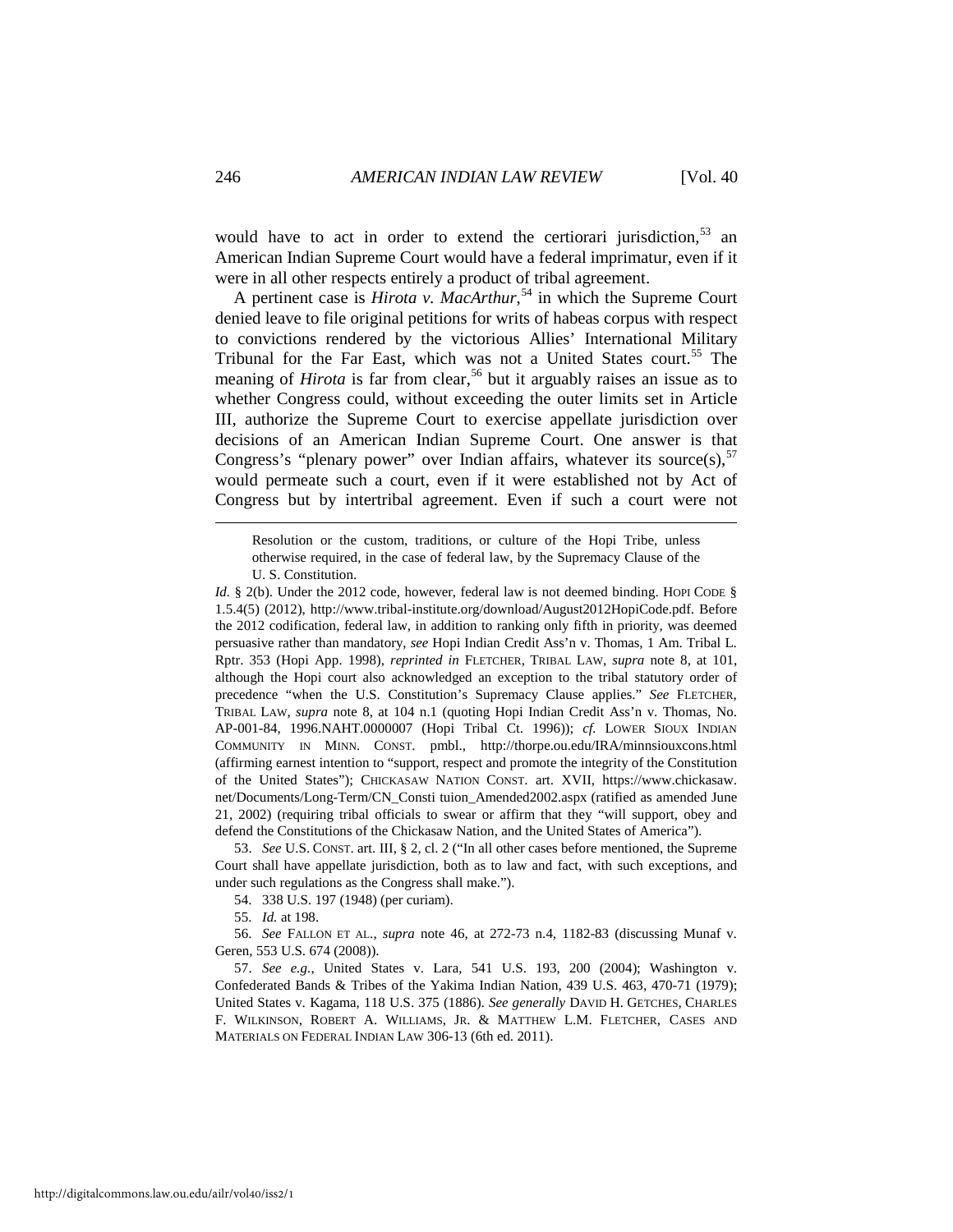deemed sufficiently federal in the abstract,<sup>[58](#page-15-0)</sup> once Congress enacted an extension of the certiorari jurisdiction to cover it, that in itself would arguably invest it with a federal character sufficient to overcome any Article III objection. The availability of review of state court decisions by the Supreme Court of the United States has long been understood not to transform the state courts into federal courts.<sup>[59](#page-15-1)</sup> It is far from clear that the same would hold true with respect to an American Indian Supreme Court. If an extension of the certiorari jurisdiction did have that effect, some might well find the price too steep.

#### *Conclusion*

The sheer number, persistence and variety of suggestions over the years for a nationwide Indian court<sup>[60](#page-15-2)</sup> is impressive and suggests that, whatever the details (in which of course the Devil lurks), something significant is missing from the current architecture of tribal justice across the United States. "[A]sking Congress for a complete restructuring of federal Indian law is unlikely and is not a practical solution to the issue of tribal jurisdiction."<sup>[61](#page-15-3)</sup>

For the reasons explained in Part I, the circuit court urged in the ILOC Roadmap is not only politically improbable but unwise,  $62$  and, in any event, ILOC's Roadmap Circuit should not be preferred to the American Indian Supreme Court I have suggested. A review of existing federal legislation and the work of tribal courts reveals that tribal courts will, with increasing frequency, decide questions arising under federal law. Creation of a direct appellate route from an American Indian Supreme Court to the Supreme Court of the United States would likely be controversial and may run into

<span id="page-15-1"></span><span id="page-15-0"></span> <sup>58.</sup> *See* United States v. Wheeler, 435 U.S. 313 (1978); *see also* Talton v. Mayes, 163 U.S. 376 (1896).

<sup>59.</sup> In 1821, the Court ruled in *Cohens v. Virginia*:

The American people may certainly give to a national tribunal a supervising power over those judgments of the State courts, which may conflict with the Constitution, laws, or treaties, of the United States, without converting them into federal Courts, or converting the national into a State tribunal. The one Court still derives its authority from the State; the other still derives its authority from the nation.

<span id="page-15-4"></span><span id="page-15-3"></span><span id="page-15-2"></span><sup>19</sup> U.S. (6 Wheat.) 264, 421-22 (1821).

<sup>60.</sup> Fidell, *supra* note 1, at 3-11.

<sup>61.</sup> Miller, *supra* note 49, at 1860 n.203.

<sup>62.</sup> *See supra* Part I.